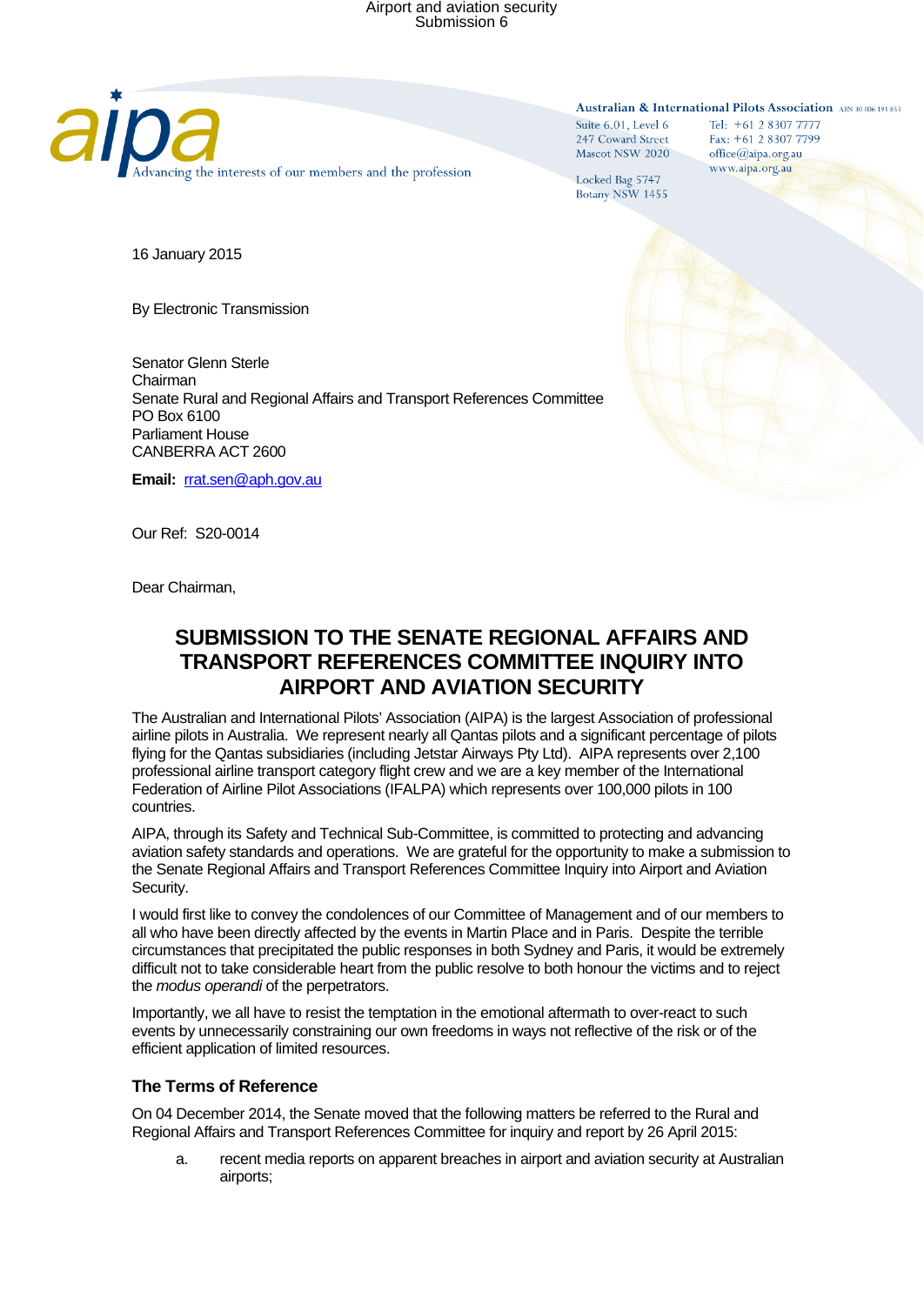- b. consideration of the responses to those reports from the Government, regulators, airports and other key stakeholders, and the adequacy of those responses;
- c. whether there are further measures that ought to be taken to enhance airport security and the safety of the travelling public;
- d. the findings of, and responses to, reports undertaken into airport security issues since 2000; and
- e. any related matters.

### **Recent Media Reports on Apparent Breaches in Airport and Aviation Security at Australian Airports**

AIPA maintains a watching brief on all aviation security-related matters through a Safety & Technical sub-committee. We also engage regularly with the Department of Infrastructure and Regional Development (DIRD) and the Office of Transport Security (OTS) in relation to aviation security matters. We have also benefited previously from advice provided to us by the Australian Federal Police (AFP) and the Australian Security Intelligence Organisation (ASIO).

Aviation security, like any infrastructure security, is a difficult issue to canvas in a public forum. Engendering fear in the public is arguably worse than engendering complacency, particularly as the emotional climate waxes and wanes with local and world events. Critically, infrastructure security is expensive both in terms of money and social impact. In financial terms alone, infrastructure security is a close parallel to aviation safety and the cost-benefit patterns follow similar parabolic paths. The social impact is a much more complex issue, but suffice it to say that it is well worth reflecting on what the aviation travel experience was like prior to "9/11".

AIPA concentrates its efforts towards the extremes of the aviation security spectrum: we deal publicly with inappropriately targeted security measures that are largely uncorrelated with the risk but are in plain sight; and we deal privately with unmitigated security risks and ineffective processes that the public rarely sees. We also believe that any public examination of aviation security measures such as this present Inquiry needs to clearly distinguish which of the publicised shortcomings are specific to the Australian situation rather than symptomatic of the economics of aviation security measures worldwide.

Two recent stories in the New York Times<sup>[1](#page-1-0)[,2](#page-1-1)</sup> about domestic gun smuggling into New York highlighted similar gaps in aviation security to that identified in the Channel 7 Today Tonight story<sup>[3](#page-1-2)</sup> from 24 July 2014 and its follow-up that most likely generated this particular Term of Reference (ToR). The essence of the New York Times stories is:

"CRITICS who have long complained that airport security measures are mostly "security theater" have given a recent aviation gun-smuggling drama poor reviews.

The authorities say that on Dec. 10, while 1.7 million other passengers were being routinely screened for weapons at security checkpoints in airports around the country, a man carrying a backpack containing 16 firearms with ammunition flew aboard a Delta Air Lines passenger jet to Kennedy International Airport in New York from Hartsfield-Jackson Atlanta International Airport. The suspect was arrested in New York that day after a months long investigation into gun smuggling to New York from Atlanta.

"What we have in this case is an egregious breach of security down in that airport" in Atlanta, the Brooklyn district attorney, Kenneth P. Thompson, said at a news conference last week to announce extensive charges. At the center of the case is a former Delta Air Lines worker charged with smuggling 153 firearms, including an AK-47 assault weapon, on 17 Delta flights between Atlanta and New York from May 8 to Dec. 10.

 $\overline{a}$ 

<span id="page-1-0"></span><sup>1</sup> Sharkey, J 2014, "Gun Smuggling on Plane Reveals Security Oversight", *New York Times*, 29 December

<sup>2</sup> Sharkey, J 2015, "Where Security Fails: Airport Worker Access", *New York Times*, 05 January

<span id="page-1-2"></span><span id="page-1-1"></span><sup>3</sup> Seymour, B 2014, "Airport security warning", *Channel 7 News*, 24 July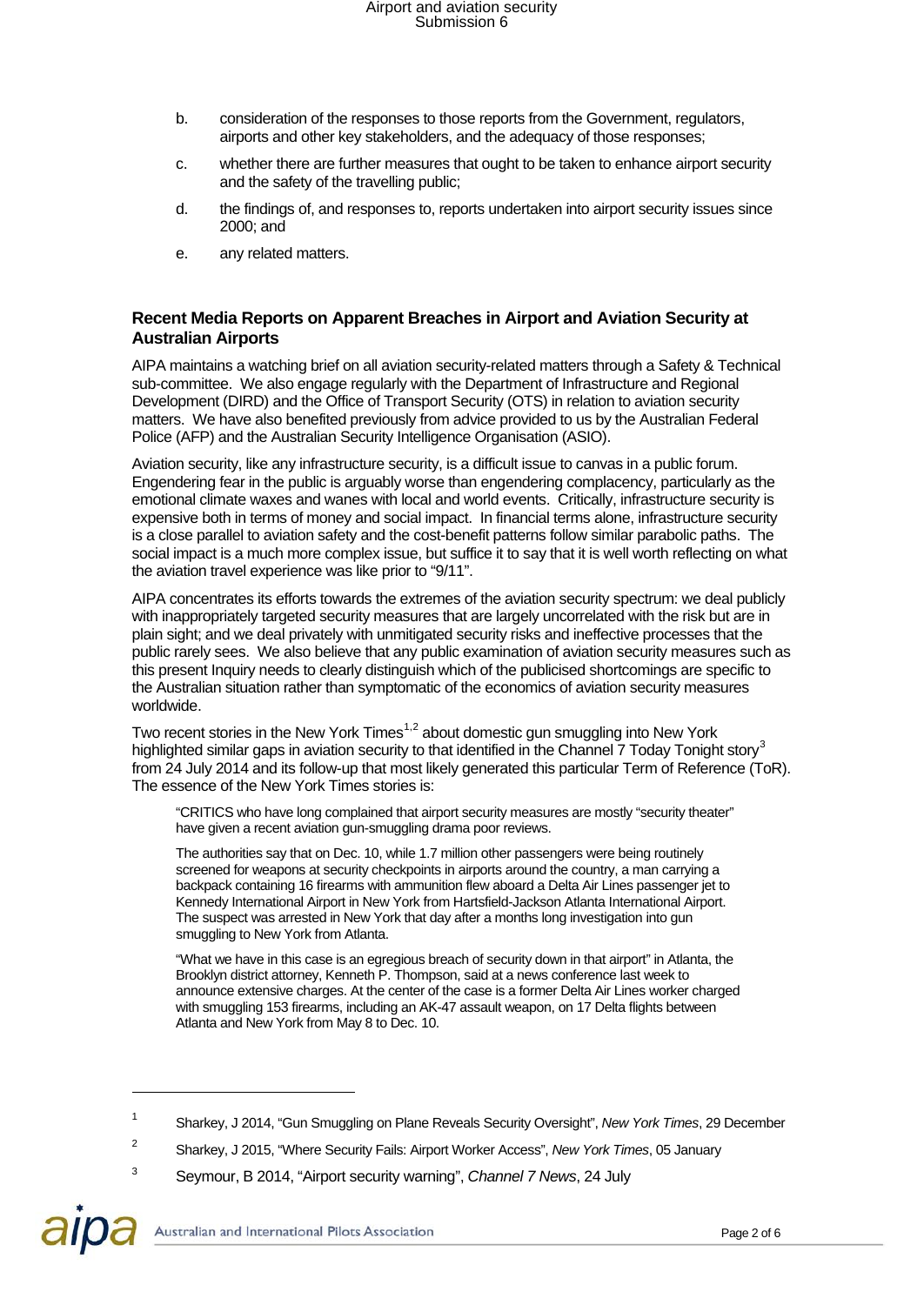After passing through the regular airport security checkpoints, the suspect received the guns from an accomplice, a Delta baggage handler who had easy access to secure areas of the airport and was able to carry firearms into the terminal, Mr. Thompson said.

"My jaw dropped on this one," said Anthony C. Roman, a security consultant. "It strips away the security facade that's been in place since 2002 and painfully exposes the major deficiencies that many security professionals have been trying to bring to the forefront since 9/11," he said. He and others have been concerned that workers with access to secure airport areas are not as closely screened as passengers are at the checkpoints.

While not specifically dealing with criminal activity, the Channel 7 News report also highlighted some aspects of access to airport facilities outside the passenger terminals, including runways and taxiways. Similar issues were canvassed in another Channel 7 News report<sup>[4](#page-2-0)</sup> on 10 November 2014.

The 10 November 2014 report also included items in regard to breaches of security in the passenger terminal area. The media have been reporting such issues for some time<sup>[5](#page-2-1)</sup> both here and overseas<sup>[6](#page-2-2)</sup>. While we are concerned about these specific breaches, we note that they are almost exclusively reports of breaches that have subsequently been detected and recorded by the responsible government agencies. In this regard, AIPA is more concerned about the immeasurable statistics of breaches that go completely undetected.

AIPA recognises that there are deficiencies in aviation security in almost all parts of the world, not only in Australia, and that there will continue to be breaches even in the most advanced systems due to either human error or criminal ingenuity. Importantly, that recognition in no way suggests that we find the situation acceptable, but rather that some of the reported deficiencies here in Australia are indeed symptomatic of a much broader systemic problem.

### **Consideration of the Responses to those Reports from the Government, Regulators, Airports and other Key Stakeholders, and the Adequacy of those Responses**

In the interests of reading efficiency, we will comment on these two ToRs together rather than repeat the arguments.

### **Whether there are Further Measures that ought to be taken to Enhance Airport Security and the Safety of the Travelling Public**

AIPA broadly considers the security of airport infrastructure in relation to four geographical groupings: the land buffers, the support areas, the operational surfaces and the terminal areas. Each has a security risk associated with it as well as a consequential safety risk.

### The Land Buffers

In an ideal world, the land buffers exist to prevent the encroachment of urban sprawl into the protected land and airspace associated with the operational surfaces of runways, taxiways, holdings bays, etc. In that same ideal world, those buffers allow sufficient separation between the boundary fences and the operational surfaces that anyone attempting to drive a truck through the fence or otherwise penetrate the barrier has a long way to go to become a hazard within the operational surfaces.

AIPA notes that the unfortunate modern trend to utilise the land buffers for commercial development appears to dispense with the security benefits of large open spaces clear of buildings and other obstructions.

Notwithstanding, AIPA believes that some of the media commentary on preventing penetration of the boundaries of the total airport land is more about garnering air time for the commentators than it is for any semblance of useful advice. We do not purport to have any particular expertise in this particular subject, but we believe that, from a practical perspective, securing complete airport perimeters is a particularly difficult undertaking.

 $\overline{a}$ 

<span id="page-2-0"></span><sup>4</sup> Seymour, B 2014, "Serious security breaches at Australian airports", *Channel 7 News*, 10 November

<sup>5</sup> see for example Sandy, A 2010 "Guns, knives pass flight checkpoints", *the Courier Mail*, 03 August

<span id="page-2-2"></span><span id="page-2-1"></span><sup>6</sup> See for example Hunt, T 2014 "Airport passenger security breaches", *The Press*, press.co.nz, 22 October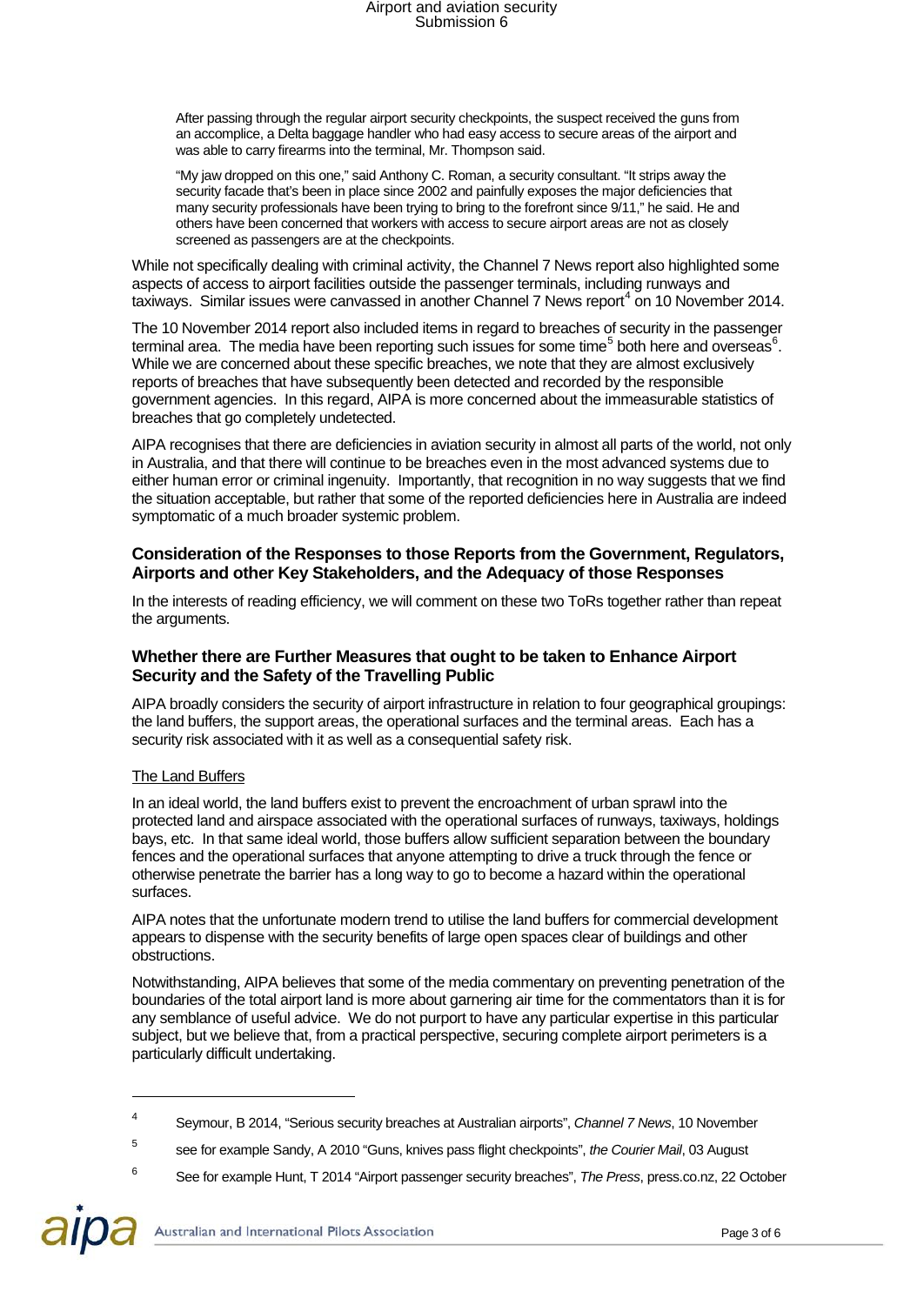The cost differential between providing a barrier to persons and animals designed to prevent accidental entry and providing a barrier that will prevent all practical forms of deliberate entry and the creation of firing platforms is most likely to be huge. The latter option would most likely require a similar barrier and surveillance layout and construction to that found at high security prisons.

In our estimation, secure prisons generally occupy significantly less space than most major airports. Various planning documents indicate that the highly concentrated Sydney Airport occupies some 900 hectares, Perth Airport occupies 2105 hectares and Melbourne Airport occupies 2457 hectares and each of those examples involves particularly convoluted boundaries. Suffice it to say, the total distance of the total airport land area boundary is staggering when translated into the dollar cost of high security barriers,

#### The Support Areas

For the purposes of this discussion, we consider the support areas to be those areas such as catering, airport corporate and airport technical areas that do not require constant "airside" access to the operational surfaces land area. However, as they do require regular airside access, they need their own security environment to justify efficient security processing at the airside boundary. Without utilising something akin to a "security-bonded" vehicle approach, the normal activities of a major airport would grind to a halt if a full vehicle inspection was required at each entry. Of course, the alternative is to have all the support areas airside, but at the cost of enlarging the airside security perimeter.

#### The Operational Surfaces

The operational surfaces contain the runway/taxiway complex and the apron areas. The physical security of the operational surfaces is a similar cost/benefit conundrum to that of securing the total airport land area boundary, albeit for a generally smaller space. AIPA estimates that operational surfaces/runway complexes typically occupy around 800 hectares and a boundary length of around 15 kilometres would not seem unreasonable. Even so, the cost of penetration-proof barriers would seem likely to far exceed to benefit of preventing the physical risk of one or a small group of individuals creating a safety problem on the operational surfaces.

In our limited understanding of the risks, there is no need to penetrate the operational surfaces boundary to launch an offensive attack unless something like a small anti-tank device such as the ubiquitous RPG was to be used or some form of personal explosive device. In either case, the damage is likely to be limited and within the capability of airside fire-fighting vehicles.

The security task can be somewhat simplified if we separate the operational surfaces into the two elements: the runway/taxiway complex and the apron areas. AIPA offers the view that the physical security of the runway/taxiway complex, while important, can only act as an outer barrier to assist in securing the apron areas. While we have mentioned the immediate physical threat in the preceding paragraph, accessing the apron areas allows a greater range of potential security threats through access to parked aircraft, handling equipment and the interface with the terminal areas.

AIPA has long been, and remains, very concerned about the effectiveness of our physical security of the apron areas.

It could be argued that the need for obvious security activity in the immediate aftermath of "9/11" meant that the focus was going to be on screening passengers in the terminal space to make a public display of activity to calm a terrified populace. For many years, examining checked baggage or cargo received little or no funding and is only now getting some appropriate attention. AIPA members continue to observe little or at best desultory security checking of staff with airside access who do not enter via the terminal secure area in stark contrast to the over-emphasis on checking flight crew within the terminal secure area.

The two New York Times articles demonstrate the weakness in not providing the same level of screening to everyone who can reasonably access the holds and/or cabin of large aircraft engaged in air transport operations. Until such time as Australia completes the establishment of uniform screening, we must presume that a serious threat to the safety of aircraft exists and that our security dollars are not being allocated on the basis of properly determined risks.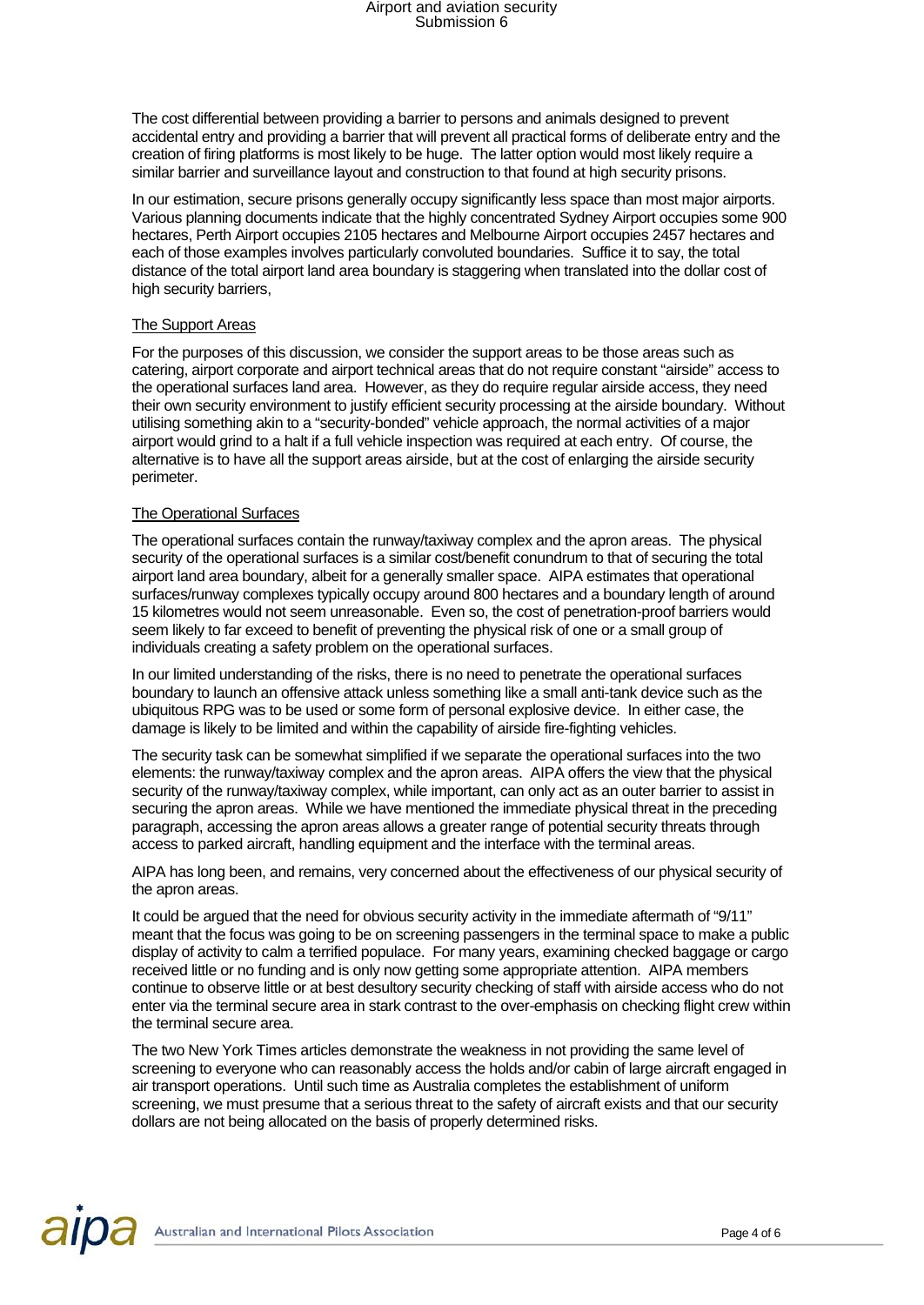#### The Terminal Areas

As mentioned previously, AIPA accepts there will continue to be breaches even in the most advanced systems due to either human error or criminal ingenuity. There are also technological limitations to the equipment used in primary screening and continuing debate about the cost-effectiveness of secondary systems such as the "suspicious signs" and "controlled cognitive engagement" behavioural assessments<sup>[7](#page-4-0)</sup> that are undertaken post primary screening. Importantly, a close examination of the list of security breaches<sup>[8](#page-4-1)</sup> released by DIRD under the Freedom of Information Act 1982 indicates an almost complete lack of intent and an arguably low level of risk associated with the breaches. While we indicated that the very existence of the list raises the possibility that undetected breaches must be logically presumed to occur, the very absence of incidents of any kind suggest that aberrant behaviour targeted at the passengers and aircraft was not a feature of any breaches that occurred.

In making these observations, AIPA is not indicating any lack of support for security screening *per se*. We are strongly supportive of risk-based screening and also of advanced technology solutions that are designed to detect those who act to avoid detection and the things they seek to bring into the secure areas or onto the aircraft.

However, we wish to be crystal clear that repetitive screening of flight crew and the repetitive minipower-plays by screeners serves absolutely no useful security or safety purpose. It is an entirely remote risk that a flight crew member carrying a pair of nail clippers, a Leatherman or even a pair of knitting needles is going to unlawfully interfere with the aircraft using those things in preference to the full range of control options available in the cockpit. The original decision (confirmed by OTS) to force flight crew through normal screening was solely for the purposes of public display and nothing else. It is noteworthy that this Australian stance is considerably stricter than that applied to flight crew in the US, despite the US previously having a significantly greater aviation security risk.

Apart from a complete lack of leadership to undo that decision, no one has actually costed the efficiency deficit that attends every decision that adds time and distance to preflight preparation and there is little responsibility taken by any decision-makers within the system for the additional stress placed on flight crew when screening incidents occur unnecessarily – both of which AIPA considers as potential sources of human error incidents.

One other concern that we have is in regard to the creation of a choke point in passenger movement at the screening points. While we have no doubt that the risk planners in OTS, the AFP and in ASIO will have carefully considered the changes in people density throughout terminal areas, It seems to us in AIPA that many check-in areas and security screening queues regularly create largely stagnant masses of people who are held close to the open front side of terminals with little freedom of movement. This is particularly the case in older terminals where the designs were formulated for vastly different movement patterns and occupation densities.

#### The Cost of Security Responses

-

Whether we like it or not, security is expensive. We think it is instructive to look at the US experience in dealing with what until recently was a much higher threat. The Transportation Security Administration (TSA) in the US is an entirely post-"9/11" organisation that represents a cost model for their security response that covers some 450 airports. The 2014 budget for the TSA was \$7.39 billion and the organisation employed over 55,600 people<sup>[9](#page-4-2)</sup> (about \$16.42 million and 123 people per airport per year) while facing similar security deficiencies as we have already identified here. In December 2011, Vanity Fair reported that the U.S. has spent more than \$1.1 trillion on homeland security since "9/11"<sup>[10](#page-4-3)</sup>.

Australian and International Pilots Association

<span id="page-4-0"></span><sup>7</sup> Dando, C.J., 2014, "Airport security measures aren't good enough – here's a fix", *The Conversation*, 22 November

<span id="page-4-1"></span><sup>8</sup> DIRD, 2014, *Freedom of Information Disclosure Log*, accessed at: <http://www.infrastructure.gov.au/department/ips/log.aspx> on 14 January 2015

<span id="page-4-2"></span><sup>9</sup> Wikipedia 2015, *Transport Security Administration*, accessed at: [http://en.wikipedia.org/wiki/Transportation\\_Security\\_Administration](http://en.wikipedia.org/wiki/Transportation_Security_Administration) on 14 January 2015

<span id="page-4-3"></span><sup>10</sup> Mann, C.C. 2011, "Does Airport Security Really Make us Safer – Smoke Screening", *Vanity Fair*, 20 December